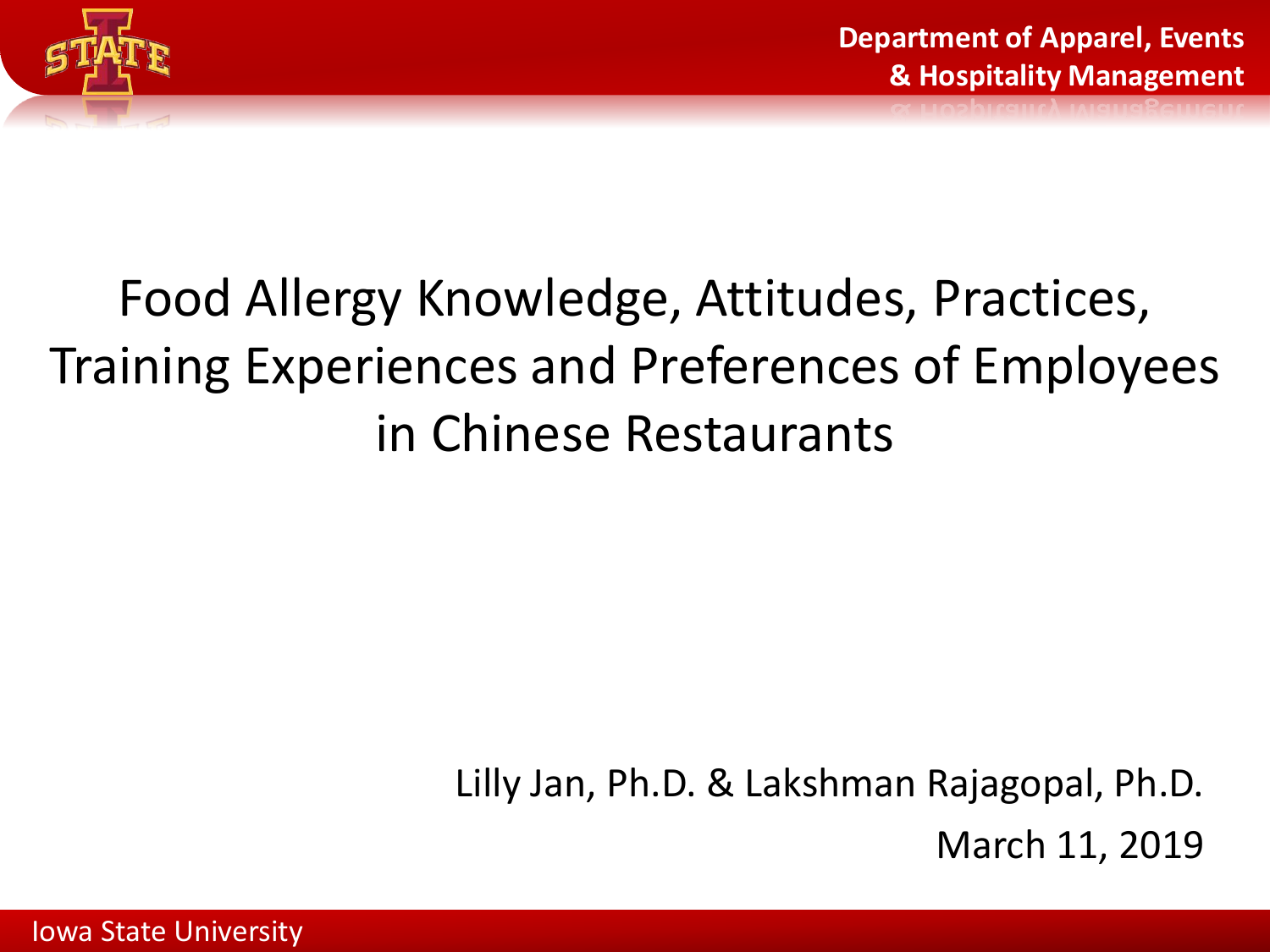

## Literature Review

- Nearly half of fatal food allergy reactions were a result of food consumed away from home in restaurants and other foodservice operations (Weiss & Munoz-Furlong, 2008)
- Cross-contact, hidden allergens, incomplete food information, miscommunication, or lack of knowledge and training are frequently identified as common causes of allergic reactions in foodservice operations (Knoblaugh et al., 2007; Kwon & Lee, 2012; Leftwich et al., 2011)
- Ethnic restaurants, specifically Asian restaurants, have been identified as challenging locations for individuals with food allergy (Bock, Muñoz-Furlong, & Sampson, 2007; Kwon & Lee, 2012)
- Chinese restaurants have been identified to be places of high risk of reaction by individuals with food allergy due to the cuisine's unfamiliar ingredients, hidden allergens in sauces or manufactured ingredients, and fears of miscommunication (Kwon & Lee, 2012; Leftwich et al., 2011)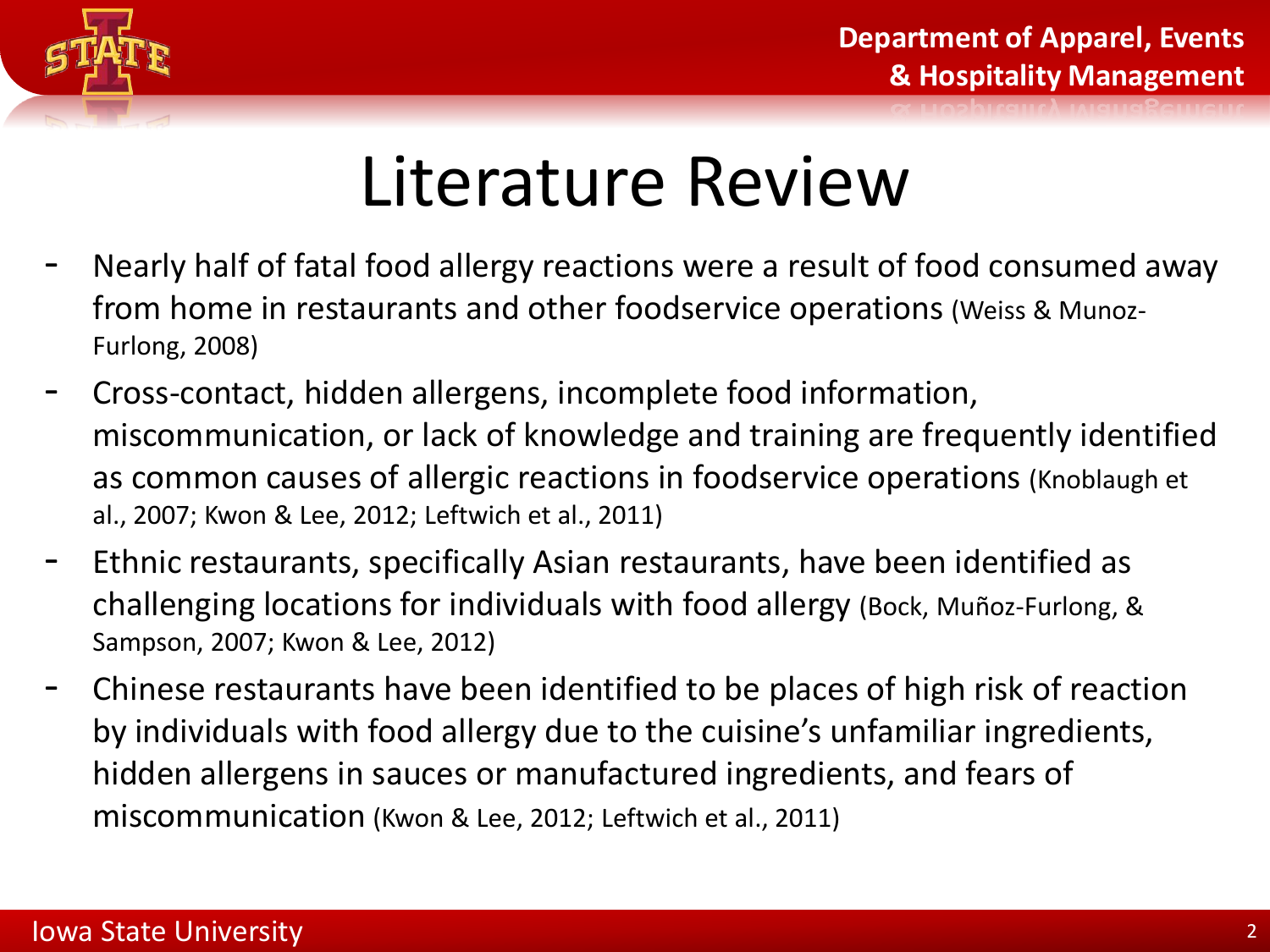

## Purpose

The purpose of this study was to identify the knowledge, attitudes, practices, food allergy training experiences and preferences of food handlers in Chinese restaurants.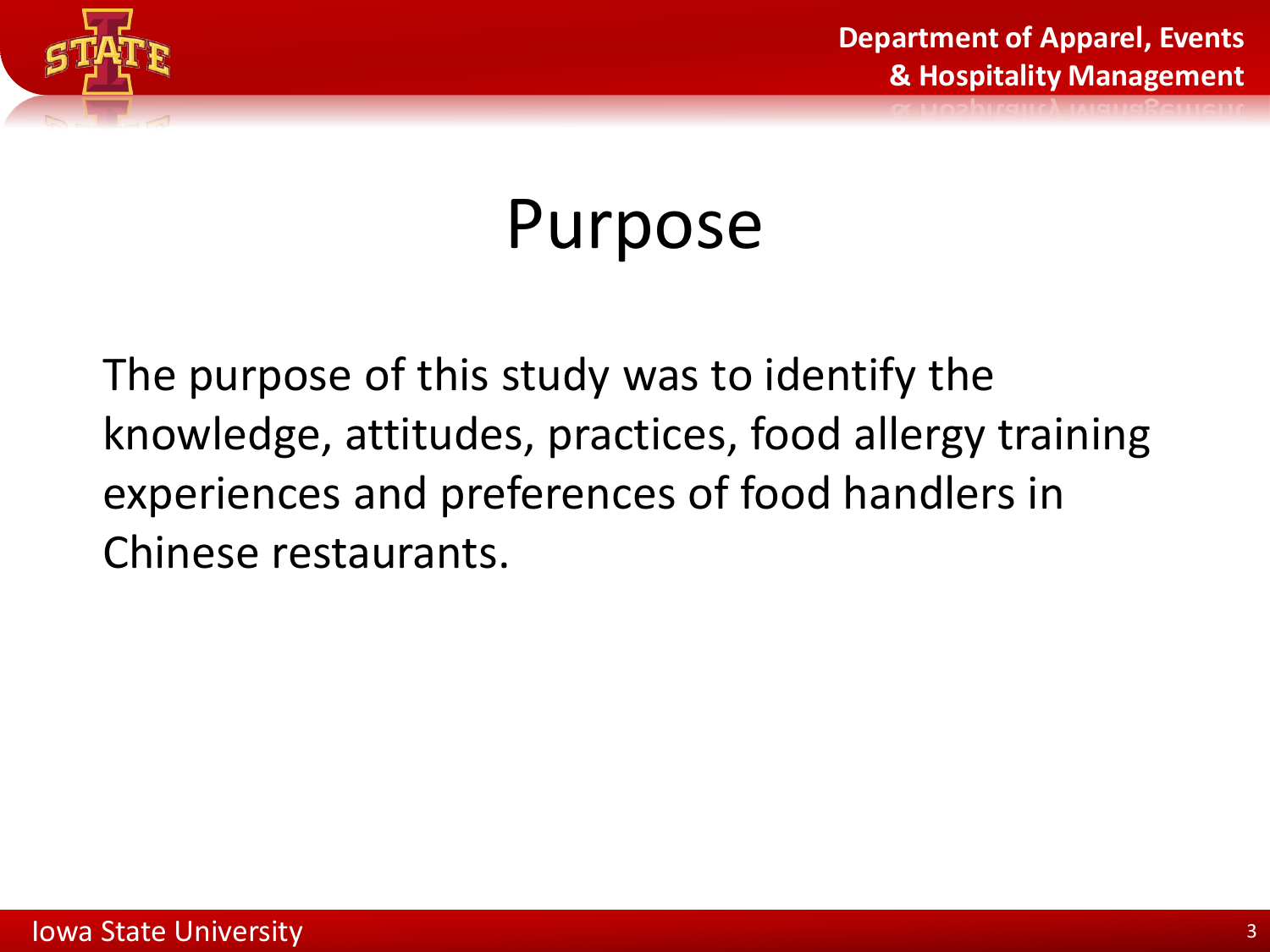

## Methodology

#### **Questionnaire**

- Adapted questionnaire from Choi and Rajagopal (2013)
- Six questionnaire sections covered:
	- Knowledge
	- Attitudes
	- Practices
	- Food allergy training experiences
	- Food allergy training preferences
	- **Demographics**
- Pilot-test
- Translated to Traditional Chinese, Simplified Chinese, and Spanish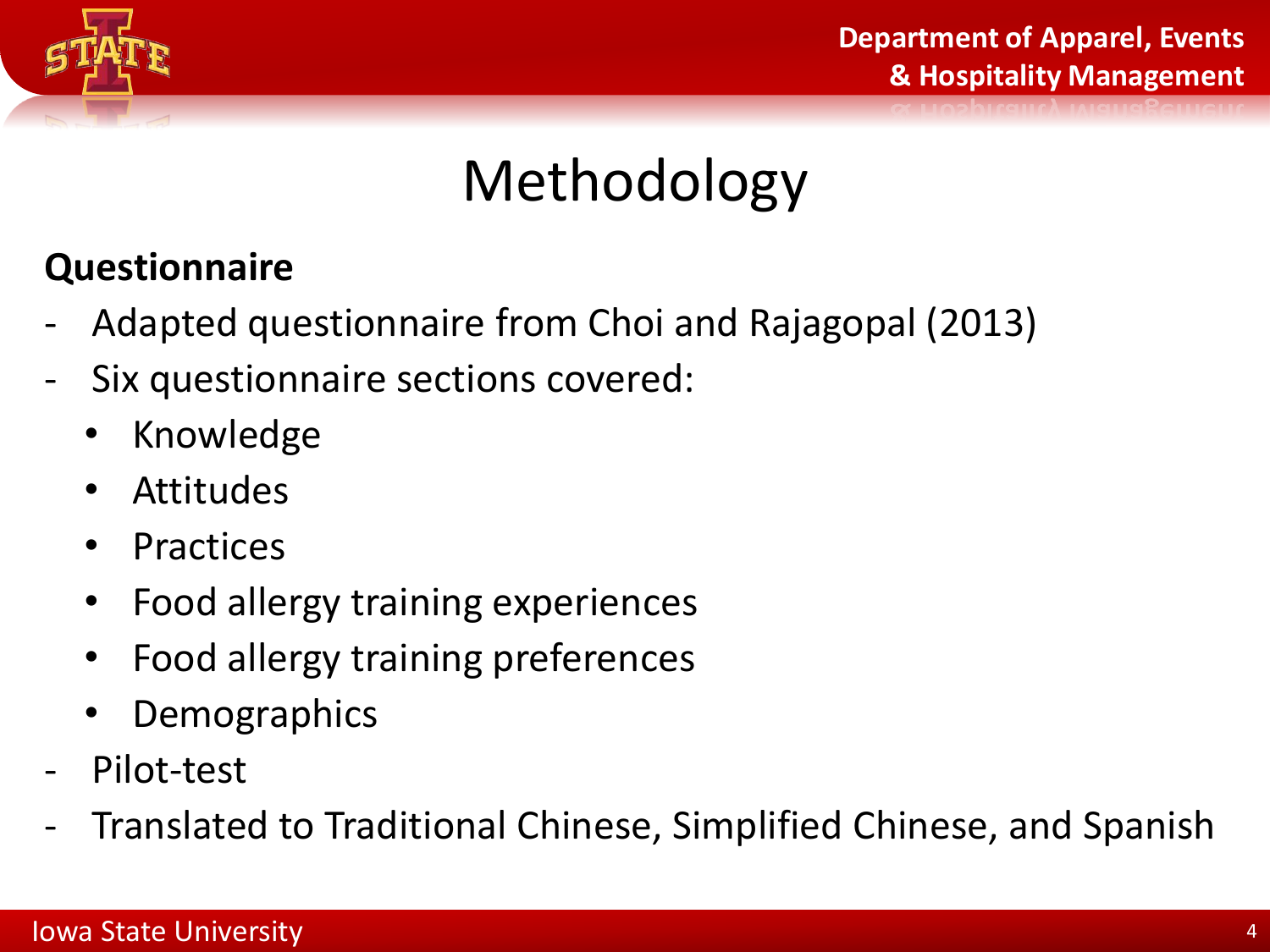

## Methodology

#### **Sample**

- Target population was employees of Chinese restaurants in Chicago, Illinois
- 428 Chinese restaurants identified

#### **Data Collection**

- Participant recruitment and questionnaire administration was completed in-person, April-May 2018

#### **Data Analysis**

- Descriptive statistics, t-tests, ANOVA, linear regression
- Open-ended questions translated and analyzed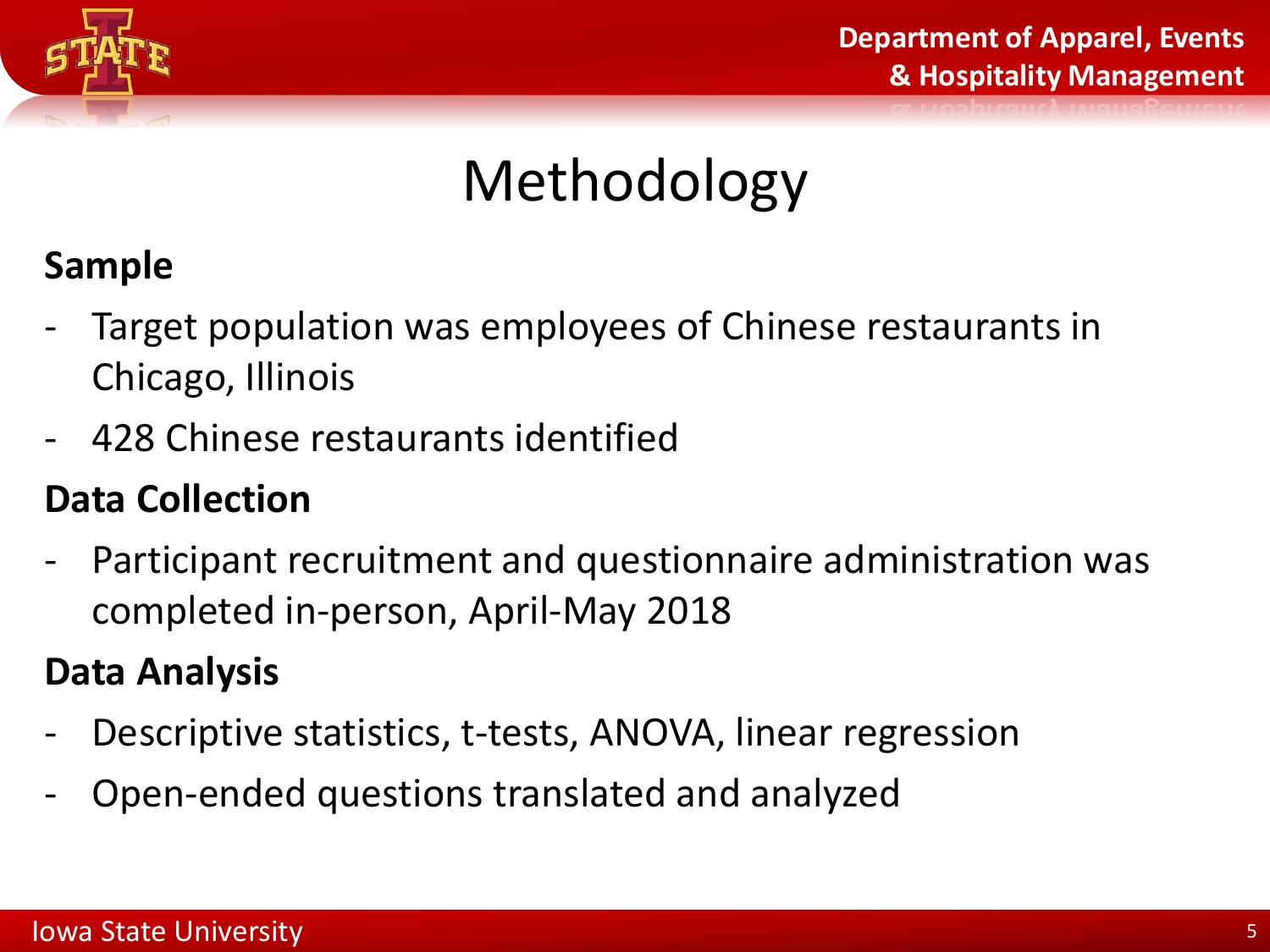

### Results

#### **Response Rate**

- 382 of 428 Chinese restaurants in metro Chicago were visited
- 101 questionnaires from 99 restaurants were collected
- 98 usable questionnaires were collected from 98 restaurants

#### **Demographics**

- 84% Born outside the U.S.
- 44% Prefer Mandarin, 41.7% Report *Average* English fluency
- 43% Completed high school or earned a GED
- 57% of restaurants had food allergic customers in the last year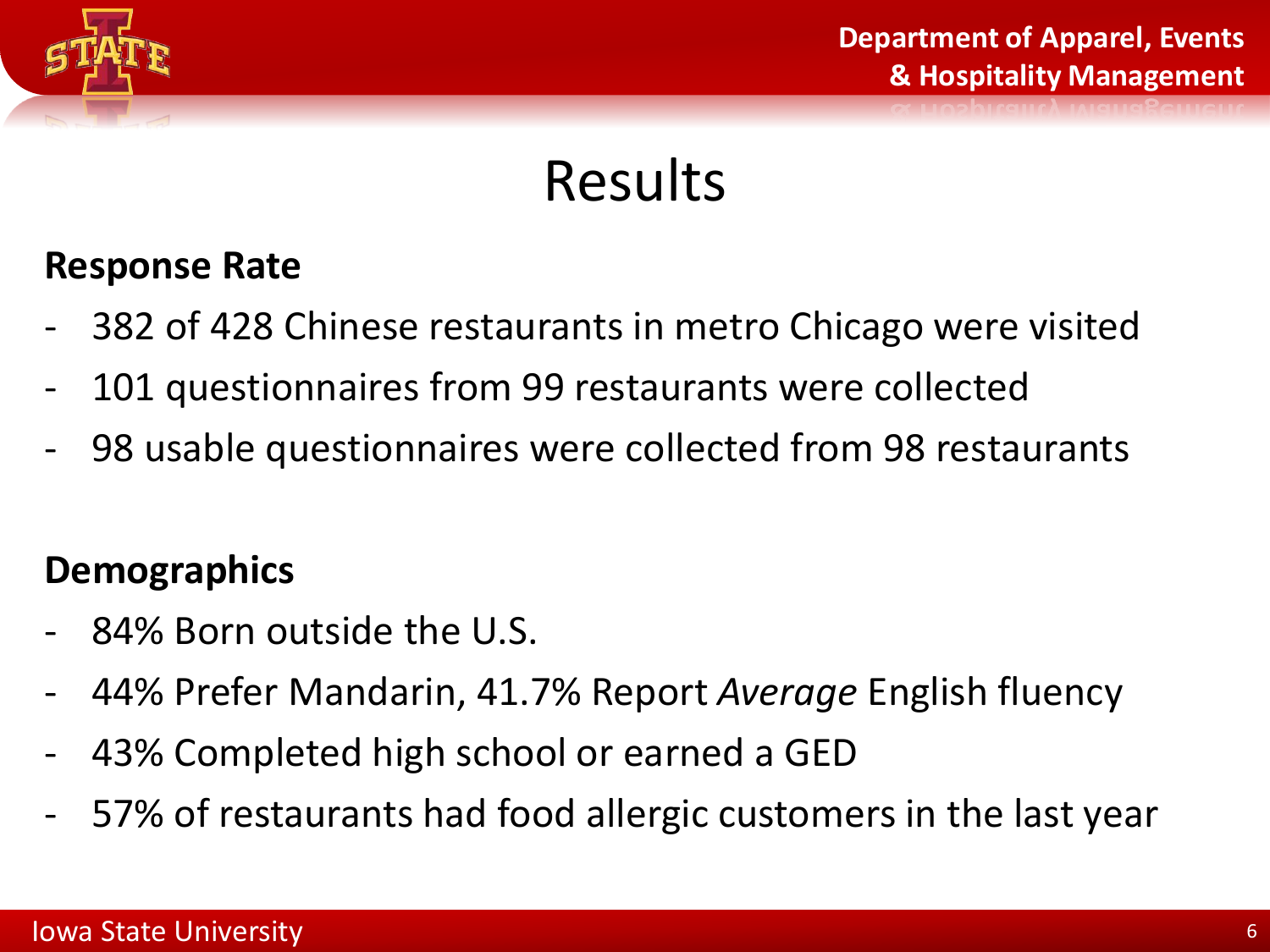

### Knowledge Results

- Mean score: 7.5 ± 2.8
- High scoring topics:
	- Identification of major allergen (83%)
	- Timeline of allergic reaction onset (81%)
	- Symptoms of allergic reaction (86%)
- Low scoring topics:
	- Items considered risky for food allergic customers (51%)
	- Reading of product label for allergen identification (46%)
	- Treatment for anaphylaxis (30.4% of 69 responses)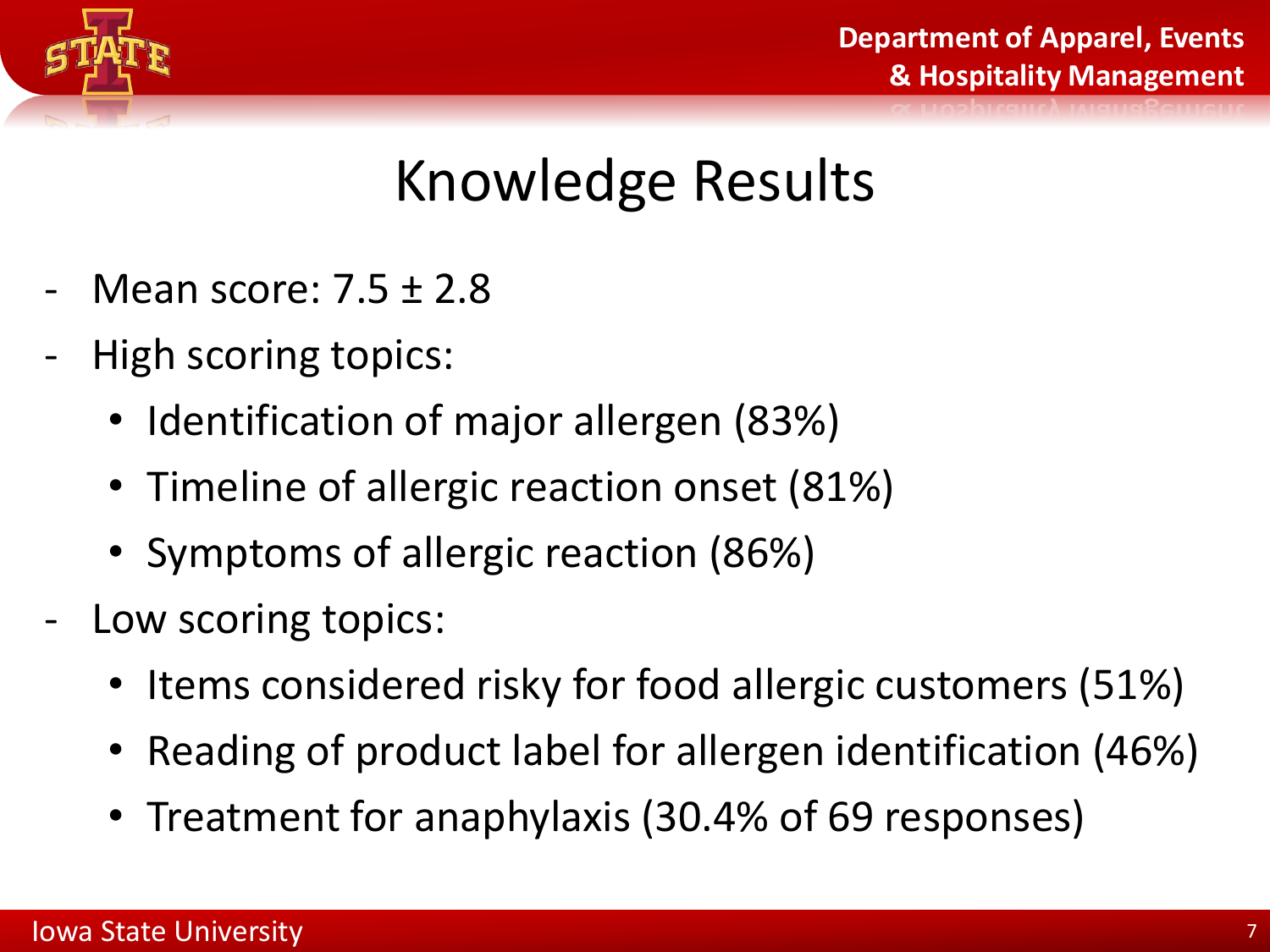

#### Attitude Results

- Mean score: 3.62 ± 1.47
- Highest attitude areas:
	- Personal importance of providing accurate ingredient information (4.13)
	- Providing accurate ingredient information will reduce likelihood of reaction (4.01)
	- Willingness to change practices for food allergic customers (4.00)
- Lowest attitude areas:
	- Placing sole responsibility of allergen avoidance on the customer (2.70)
	- Personally guaranteeing an allergen-free meal (3.32)
	- Workplace responsibility in teaching food allergens and safe food allergen handling (3.56)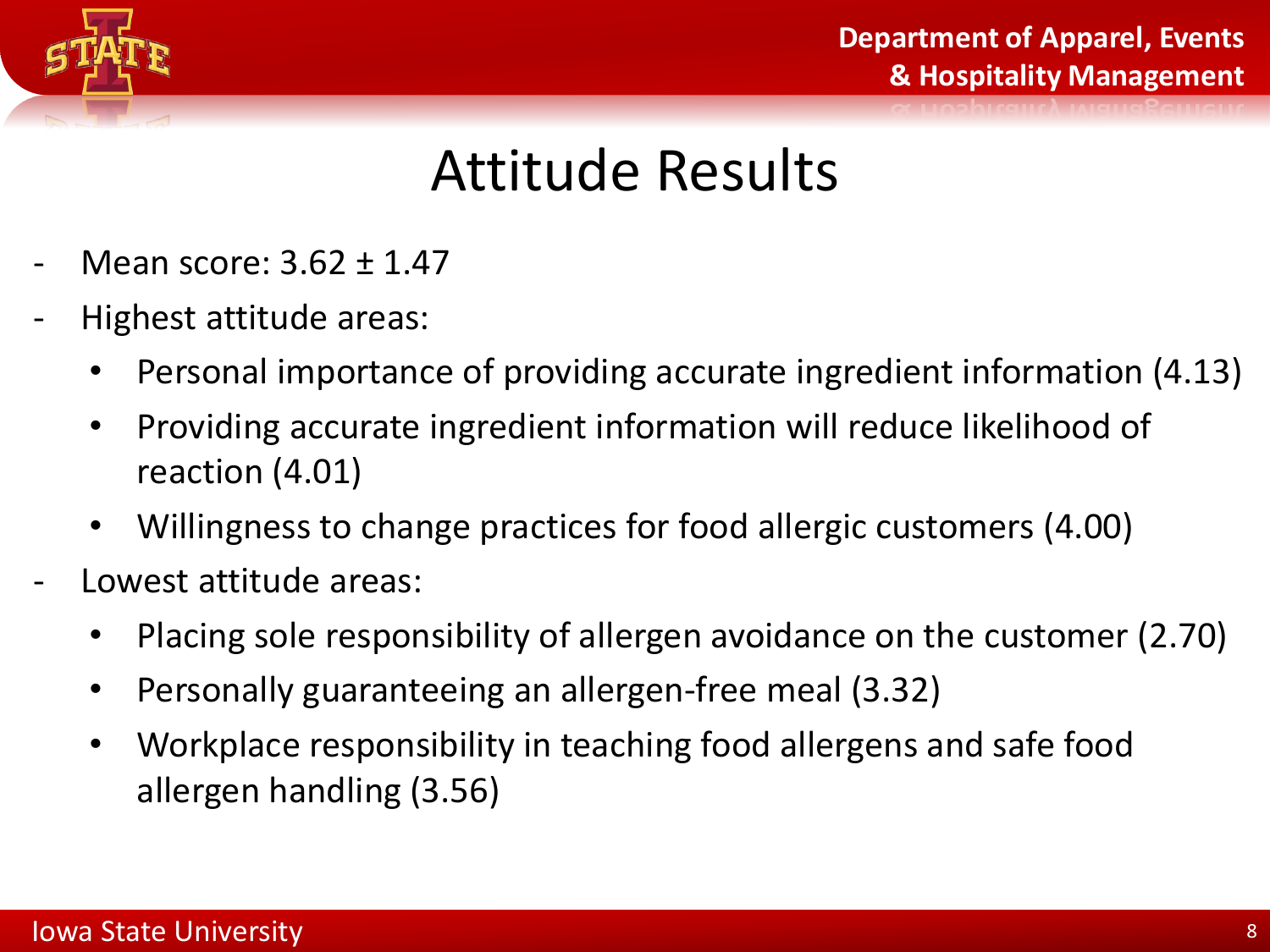

#### Practice Results

- Mean score:  $4.29 \pm 0.64$
- Kitchen Staff:  $4.27 \pm 0.68$ 
	- Highest score communication with other staff regarding food allergen safe meals (4.50)
	- Lowest score reading of labels for food allergen (4.11)
- Service Staff & Managers: 4.33 ± 0.66
	- Highest score communication with other staff regarding food allergen safe meals (4.61)
	- Lowest score handwashing before serving food allergen safe meals (4.14)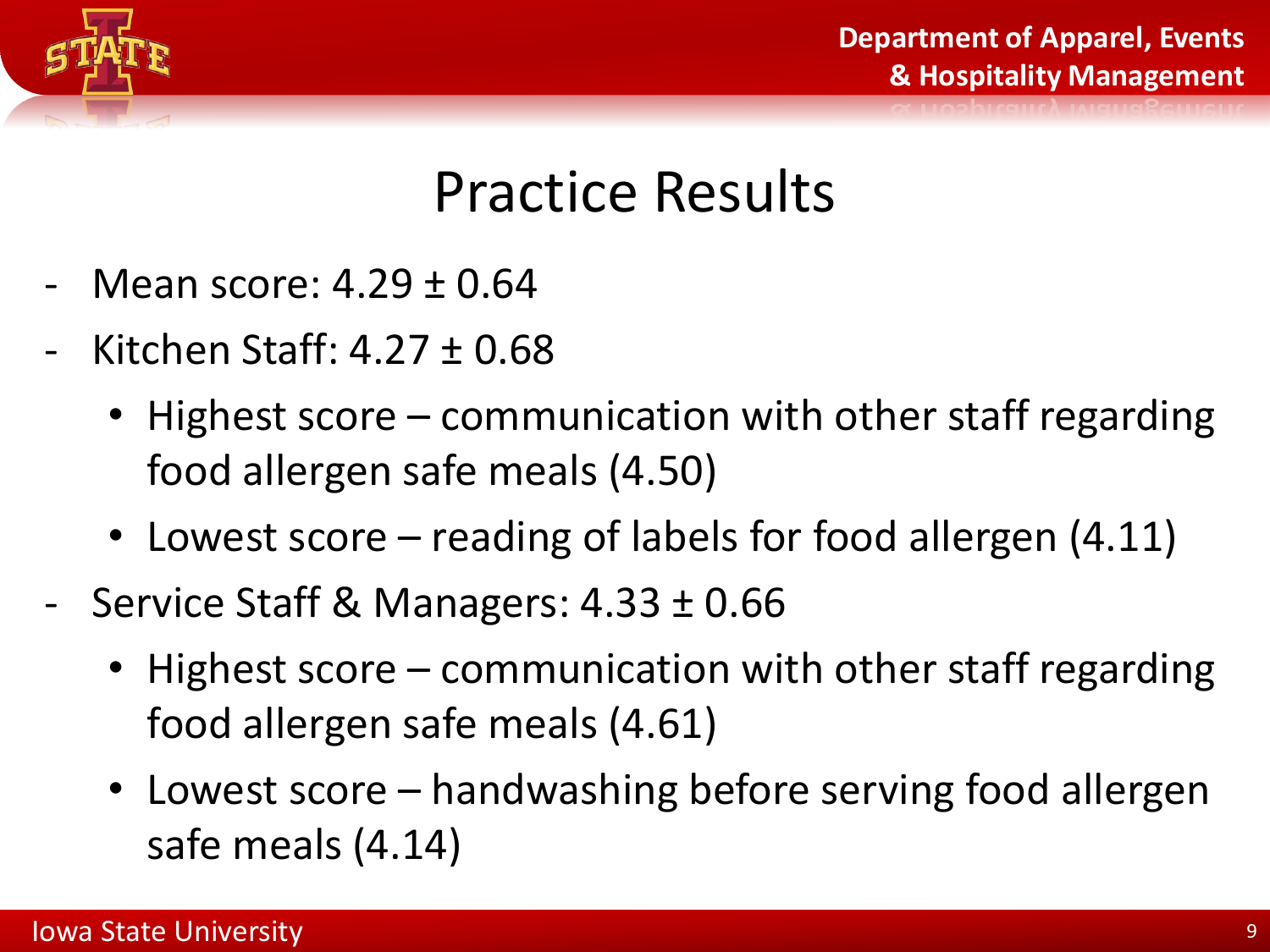

### Training Results

Training Results

- 32.7% received food allergy training
- 70.1% had food safety certification

Table 4.7. Participant mean knowledge, attitude, and practice scores with and without food allergy specific training or food safety certification

|                                        | Knowledge |           | Attitude |           | Practices |           |
|----------------------------------------|-----------|-----------|----------|-----------|-----------|-----------|
|                                        | M         | <b>SD</b> | M        | <b>SD</b> | M         | <b>SD</b> |
| Food Allergy Training ( $n = 98$ )     |           |           |          |           |           |           |
| Yes                                    | 8.91      | 2.26      | 3.79     | 0.47      | 4.60      | 0.48      |
| <b>No</b>                              | 6.82      | 2.83      | 3.53     | 0.44      | 4.13      | 0.66      |
| Food Safety Certification ( $n = 95$ ) |           |           |          |           |           |           |
| Yes                                    | 8.34      | 2.47      | 3.69     | 0.43      | 4.45      | 0.51      |
| No                                     | 5.89      | 2.91      | 3.46     | 0.51      | 3.89      | 0.77      |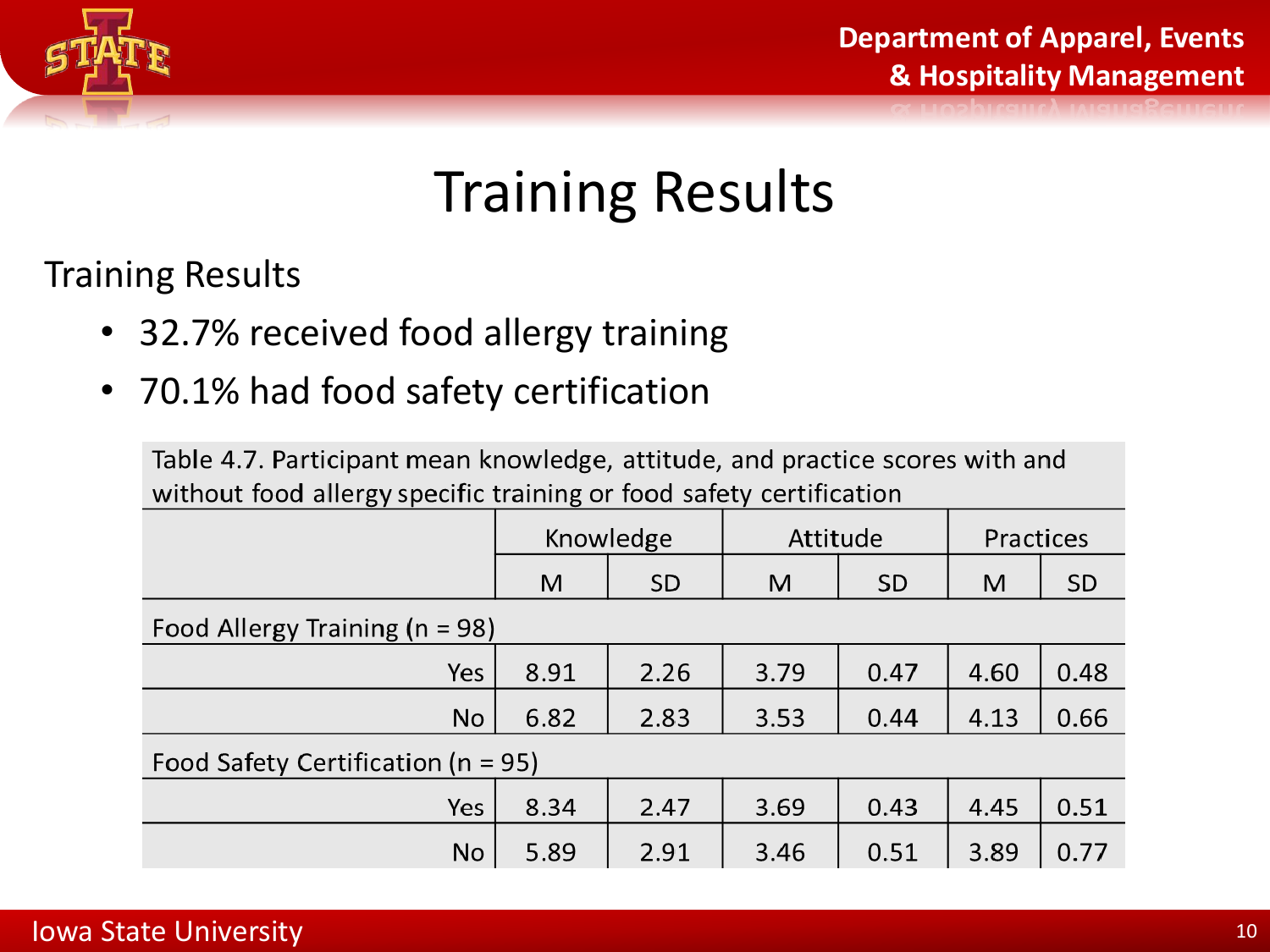

### FA Training Received Results

| Table 4.5. Questionnaire participants' food allergy training ( $n = 32$ )                                   |                |                      |  |  |  |
|-------------------------------------------------------------------------------------------------------------|----------------|----------------------|--|--|--|
| <b>Received Training Items</b>                                                                              | Yes<br>$n(\%)$ | <b>No</b><br>$n(\%)$ |  |  |  |
| I have received training to identify the major food allergens.                                              | 30(93.8)       | 2(6.3)               |  |  |  |
| I have received training on how to read food labels for food allergen<br>identification.                    | 29(90.6)       | 3(9.4)               |  |  |  |
| I have received training on how to avoid cross-contact between foods<br>during food preparation or service. | 30(93.8)       | 2(6.3)               |  |  |  |
| I have received training on how to communicate allergen information<br>to customers.                        | 30(93.8)       | 2(6.3)               |  |  |  |
| I have received training on how to handle an allergic reaction.                                             | 23(71.9)       | 9(28.1)              |  |  |  |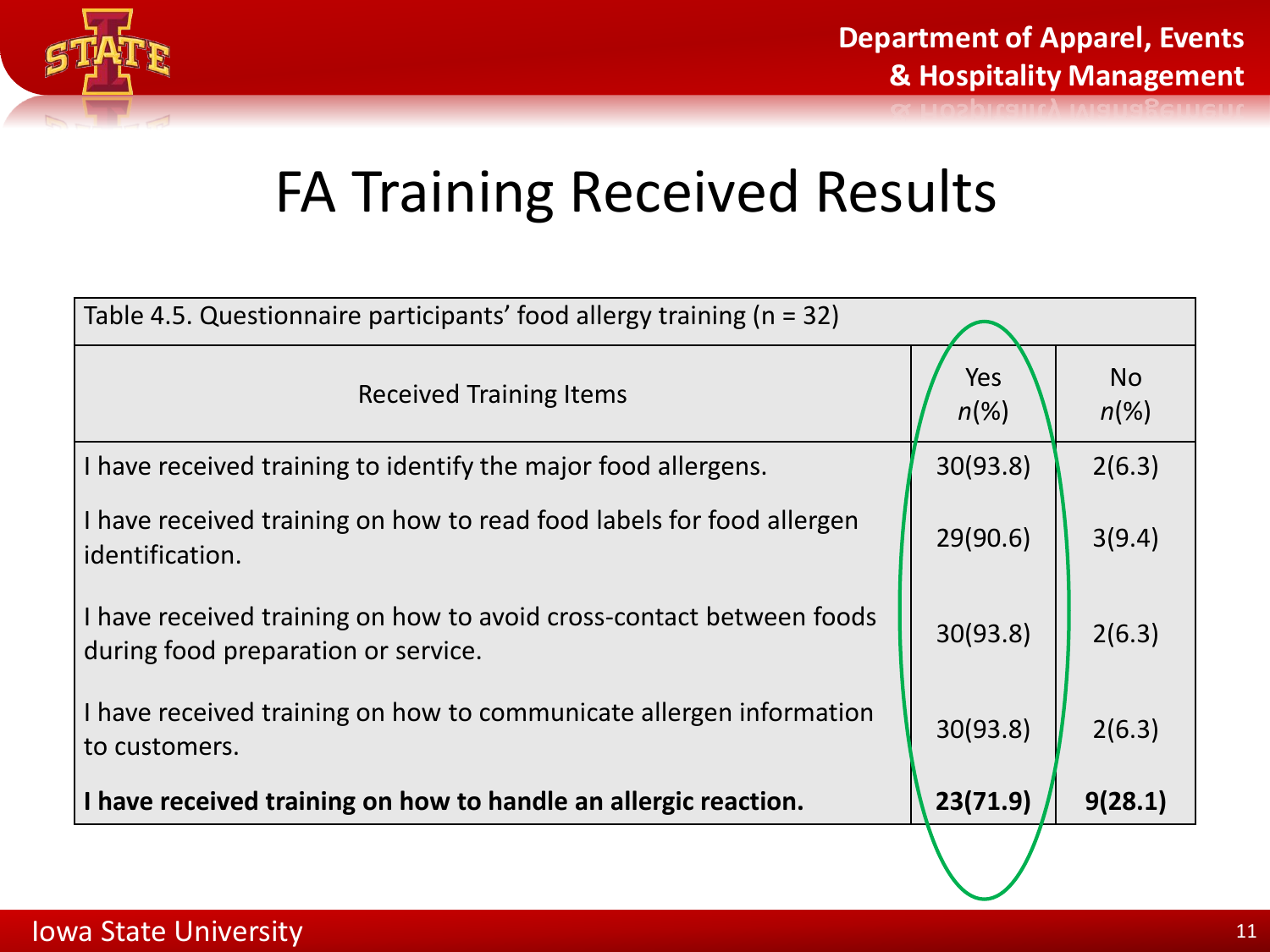

#### Perceived FA Training Needs Results

| Table 4.6. Perceived need of food allergy training ( $n = 32$ )                             |       |                 |                     |                         |                                        |                       |                   |
|---------------------------------------------------------------------------------------------|-------|-----------------|---------------------|-------------------------|----------------------------------------|-----------------------|-------------------|
|                                                                                             |       |                 | $n(\%)$             |                         |                                        |                       |                   |
| <b>Training Item</b>                                                                        | $M^a$ | SD <sup>b</sup> | Very<br>unnecessary | Somewhat<br>unnecessary | unnecessary<br>Neither<br>necessary or | Somewhat<br>necessary | Very<br>Necessary |
| Training about food allergy.                                                                | 4.53  | 1.19            | 3(9.4)              | 3(9.4)                  | 0(0)                                   | 0(0)                  | 26(81.3)          |
| Training to identify major food allergens.                                                  | 4.50  | 1.19            | 3(9.4)              | 0(0)                    | 0(0)                                   |                       | 4(12.5)  25(78.1) |
| Training on how to read ingredient labels for<br>food allergen.                             | 4.50  | 1.19            | 3(9.4)              | 0(0)                    | 0(0)                                   |                       | 4(12.5)  25(78.1) |
| Training on how to avoid cross-contact<br>between foods during food<br>preparation/service. | 4.56  | 0.95            | 0(0)                | 3(9.4)                  | 1(3.1)                                 | 3(9.4)                | 25(78.1)          |
| Training on how to communicate with<br>customers about allergens.                           | 4.53  | 0.92            | 0(0)                | 3(9.4)                  | 0(0)                                   |                       | 6(18.8)  23(71.9) |
| Training on how to handle an allergic<br>reaction.                                          | 4.41  | 1.27            | 3(9.4)              | 1(3.1)                  | O(0)                                   | 4(12.5)               | 24(75)            |
| <sup>3</sup> 5-point Likert scale used (1 = very unnecessary; 5 = very necessary)           |       |                 |                     |                         |                                        |                       |                   |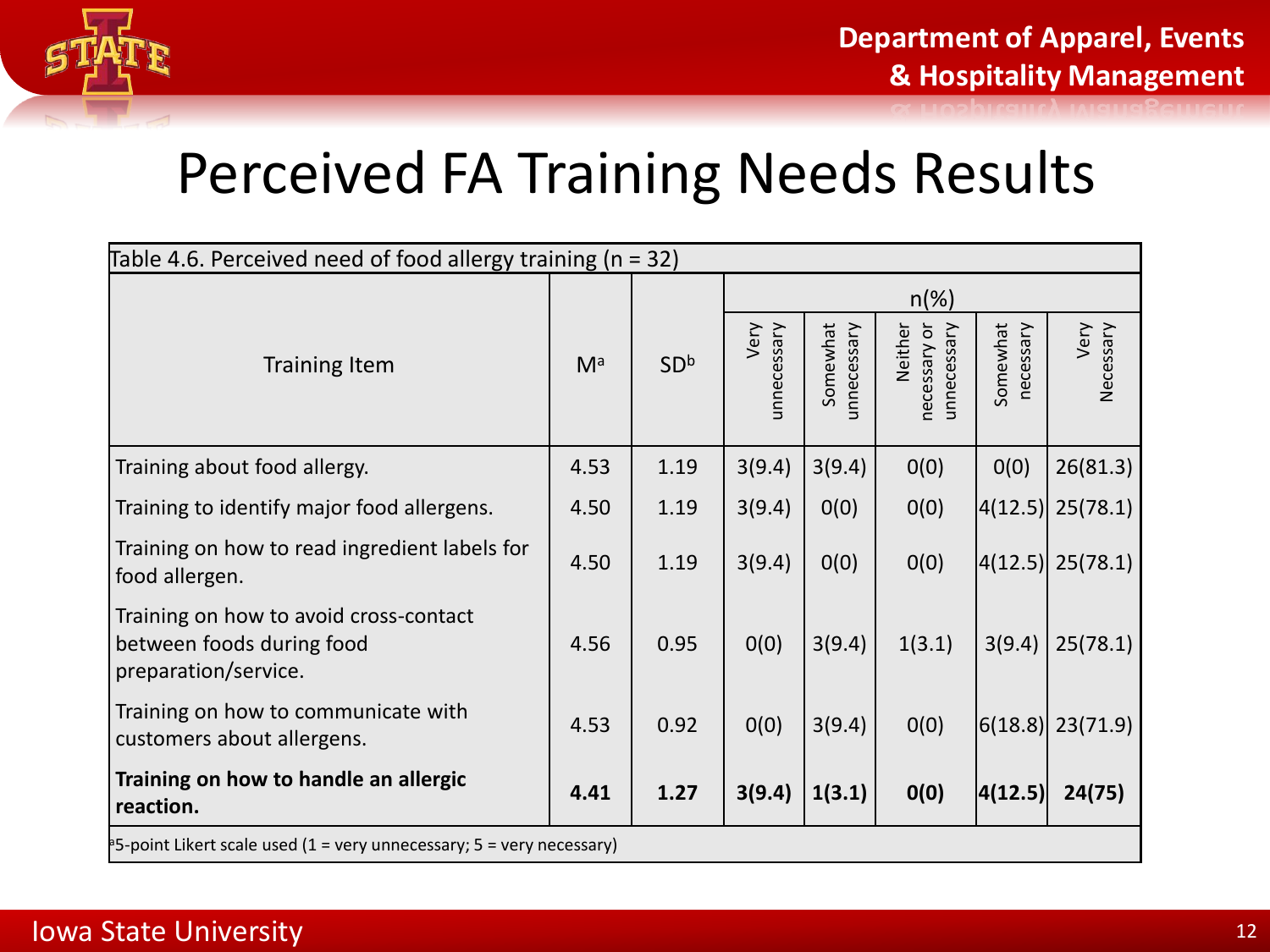

## Correlation Results

Significant positive correlations found between:

- Knowledge scores and
	- food safety certification
	- food allergy training
- Attitude scores and
	- knowledge scores
	- food safety certification
	- food allergy training
- Practice scores and
	- knowledge scores
	- attitude
	- food safety certification
	- food allergy training
	- foodservice industry experience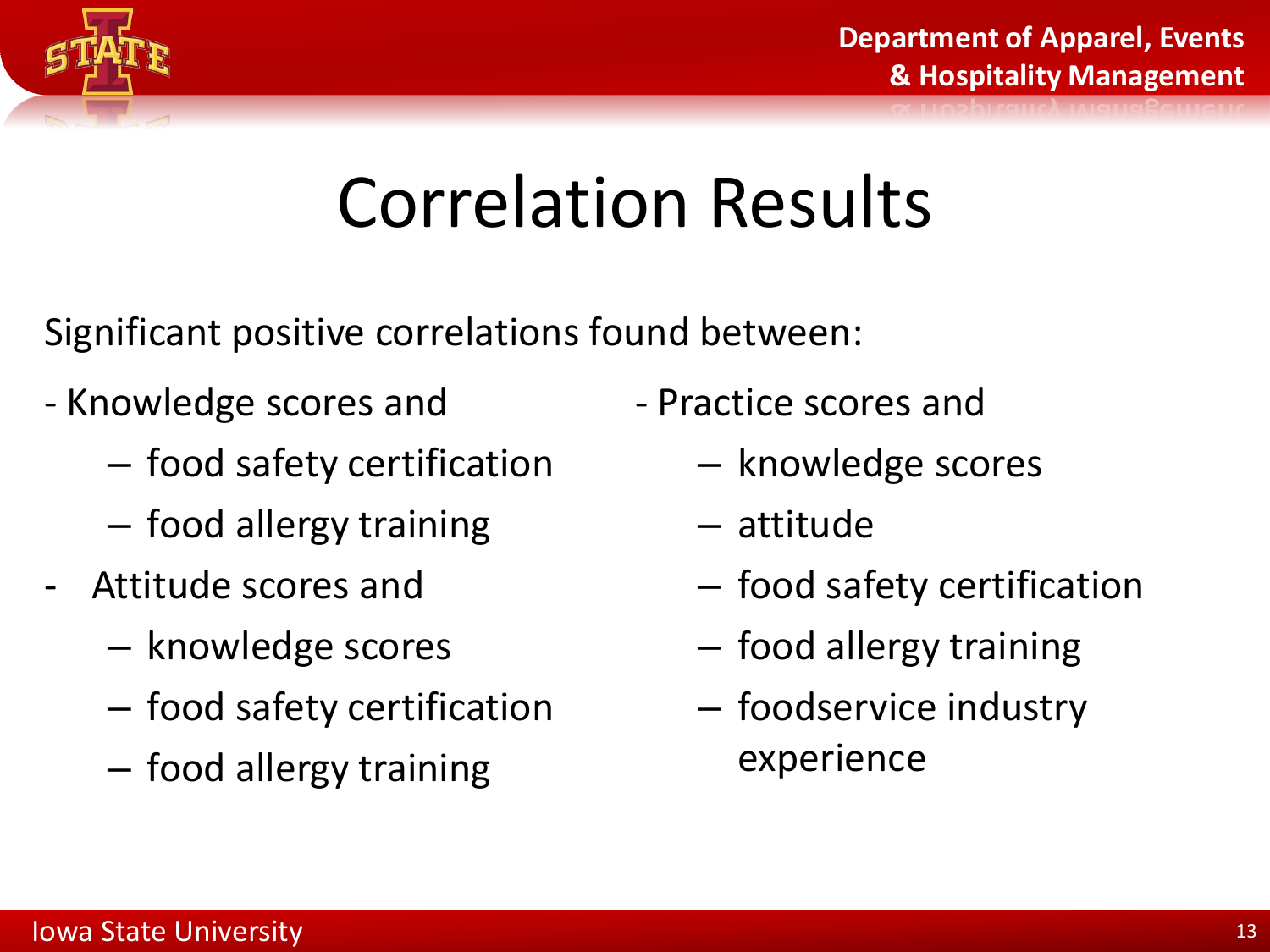

## FA Content Preference Results

- General food allergy information
- Culturally-specific reference points about food allergy
- Trainings available in multiple languages
- Communicating with customers with food allergy
- Visual-based programs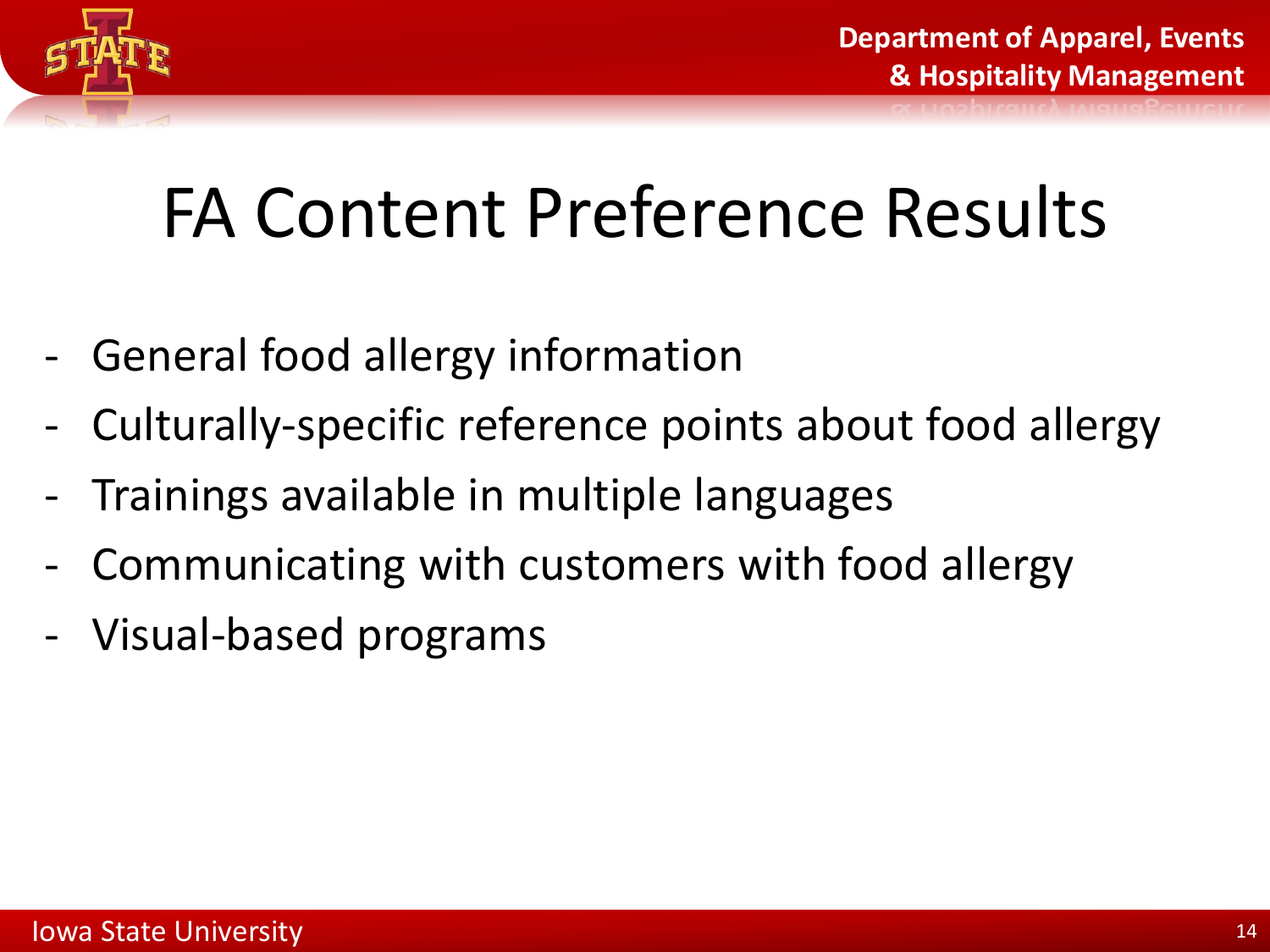

#### Preferred FA Training Format Results

| Format                                                  | $\boldsymbol{n}$ |  |
|---------------------------------------------------------|------------------|--|
| Printed Format (booklet, poster, flyer)                 | 24               |  |
| In-Person Class (lecture, seminar, class, presentation) | 16               |  |
| <b>Online Class</b>                                     | 11               |  |
| <b>Mobile Application</b>                               | 4                |  |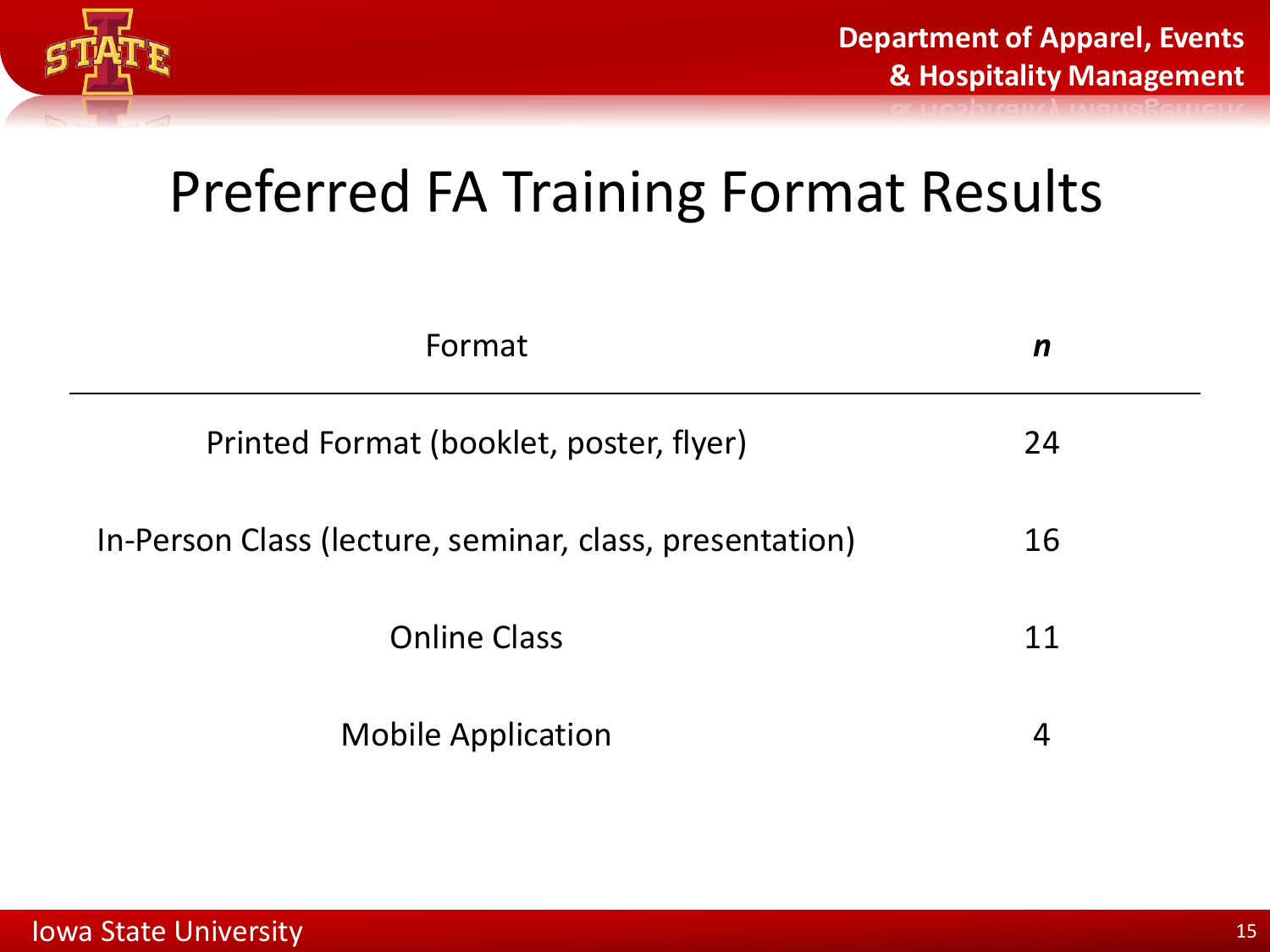

## Key Findings

- Food safety certification and food allergy training were significantly, positively correlated with knowledge, attitudes and practices
- Current training programs may not be adequately addressing the food allergy training needs of employees in Chinese restaurants
- Language and culture may be potential additional barriers to training
- Attitude scores towards food allergy accommodations were mostly positive but less so towards food allergy training
- Practice scores outpaced knowledge scores
- Training programs that also provide opportunities for future reference are preferred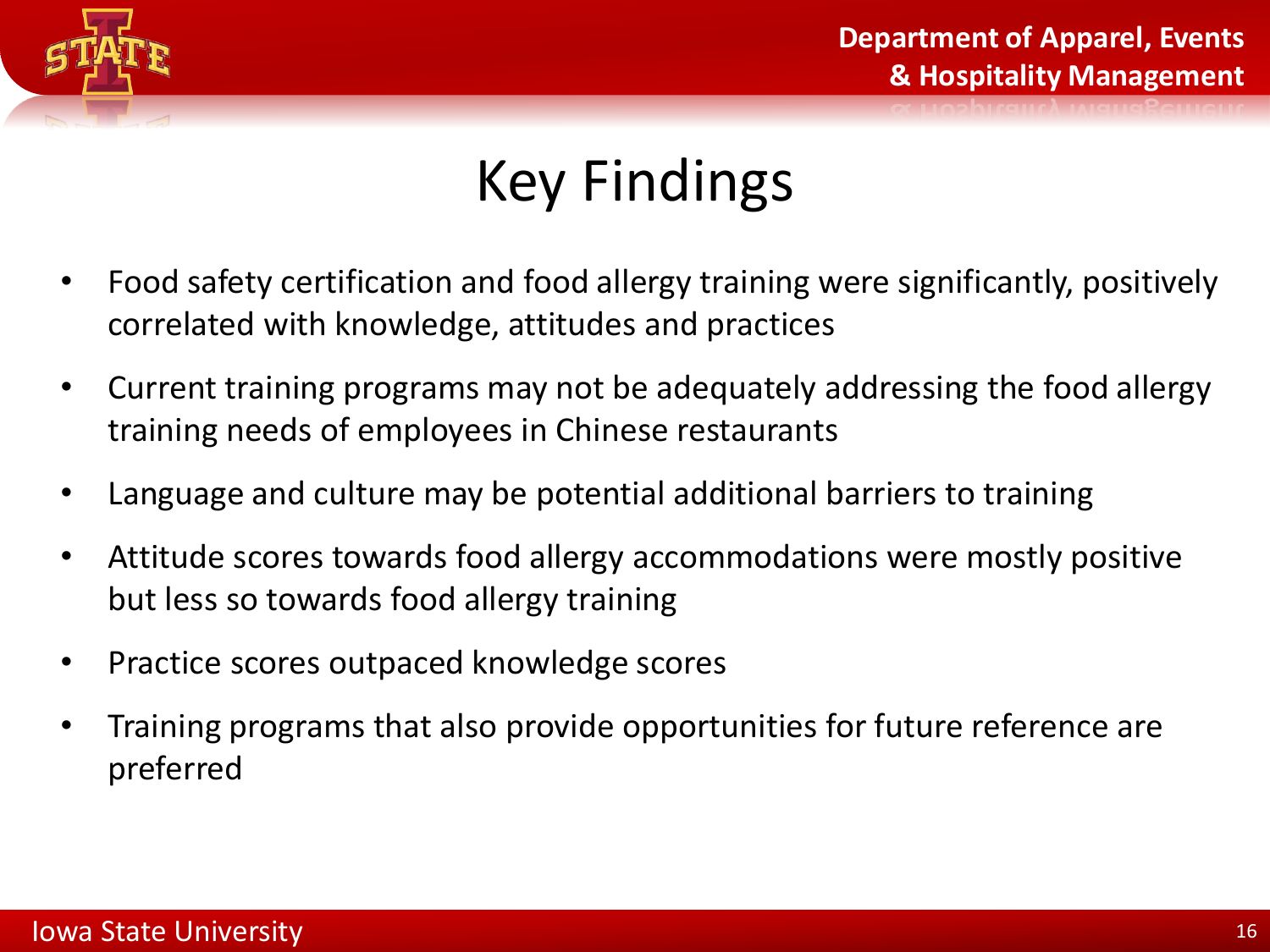

#### Implications

- Food safety certification programs may consider incorporating more food allergy information and training to reach a broader audience
- Food allergy training programs may wish to approach communicating information in alternate ways than formal training programs to minimize perceived burden/time consumption
- Food allergy training programs that are more inclusive of the industry's different literacy levels, languages, cuisines, and cultural needs, may be helpful in improving food allergy knowledge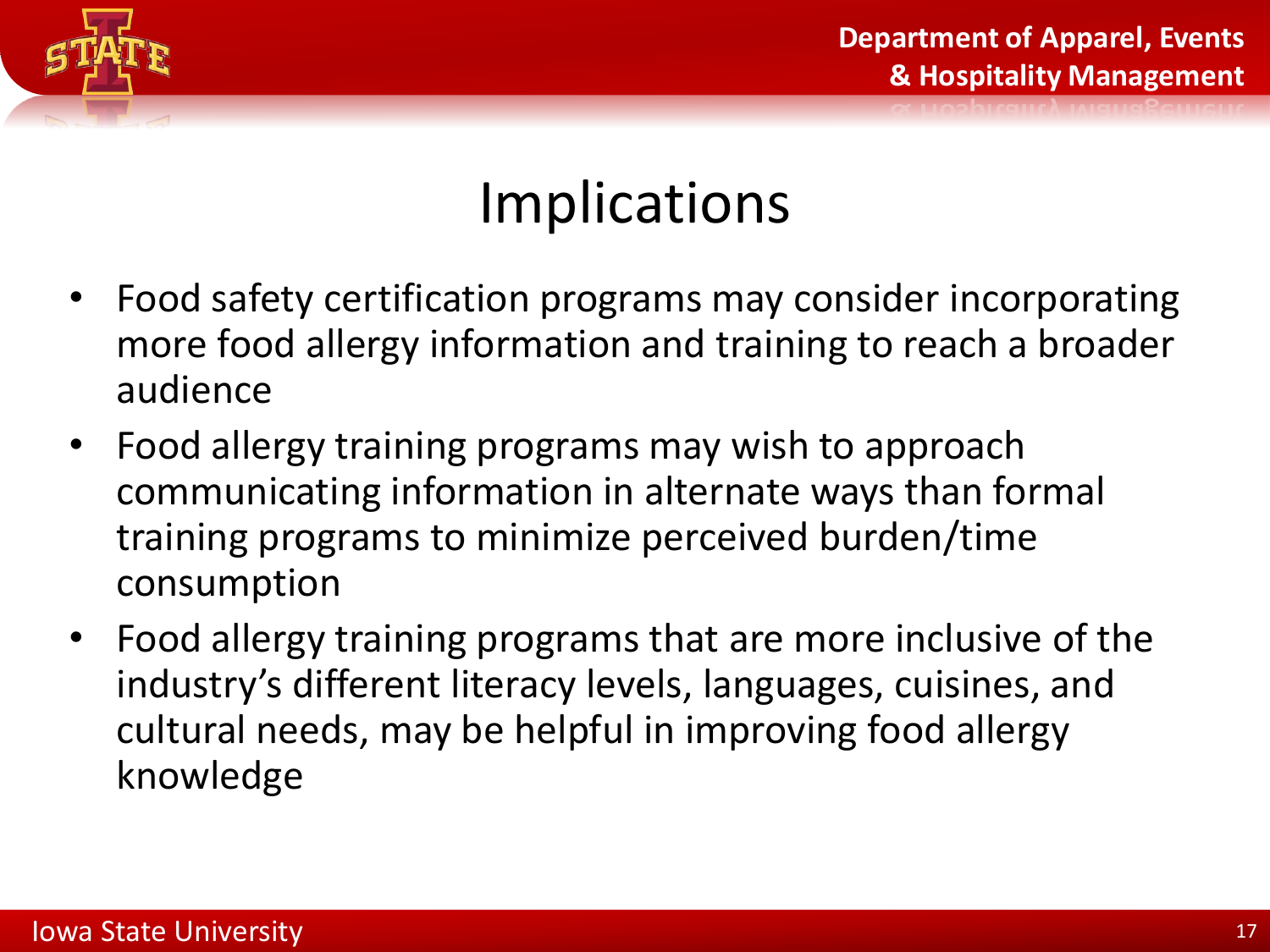

#### Limitations & Future Research

#### Limitations

- Findings cannot be generalized
- Small sample size and lower response rate
- Self-reported data on attitudes and practices may be subject to social desirability and avidity biases

#### Future research

- Larger sample
- Other ethnic cuisines and employees
- Alternate research methods
- Explore motivations and culturally-specific attitudes towards FA